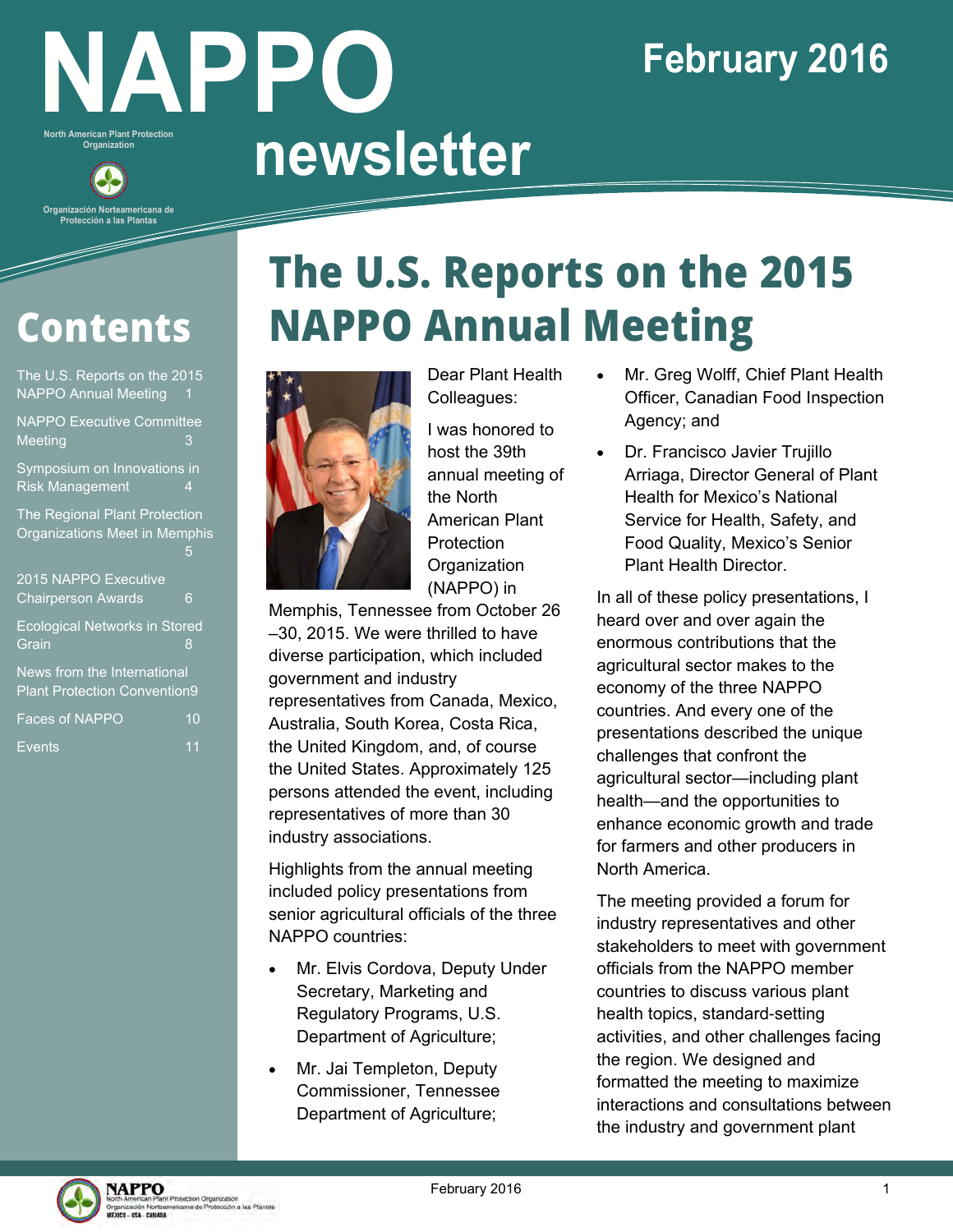health professionals and to enable communication within and among the various commodity sector groups. This approach responded to previous industry suggestions to adjust the meeting to meet industry's needs. We agree that the interaction between government and industry stakeholders is crucial to making these annual meetings a success.

We were privileged that key plant health leaders from other regions of the world also attended the meeting. We heard key messages from Dr. Kyu-Ock Yim, who chairs the International Plant Protection Convention's (IPPC) Commission on Phytosanitary Measures. That presentation highlighted the IPPC's plans to organize an International Year of Plant Health in 2020. We also heard from Dr. Martin Ward, the Director General of the European and Mediterranean Plant Protection Organization. Dr. Ward described the top plant health challenges in Europe. Similarly, Dr. Robert Ahern, the senior plant health official of the Inter-American Institute for Cooperation on Agriculture, reported on the Institute's activities that address plant health challenges in the Western Hemisphere.

The participation of these key



counterparts from other regions of the world illustrates NAPPO's increased efforts to strengthen its relationship and coordination with other regional and international organizations that have similar plant health missions and priorities. After all, North American plant health and trade interests reach well beyond North American borders.

Lastly, we were pleased with the annual symposium on innovations in pest risk management. The symposium addressed the ever critical issue of how to mitigate pest risks efficiently without unnecessary interference in or impediments to trade. The symposium's theme was complemented and reinforced by "knowledge-topic" presentations on the international regulatory framework for plant health and harmonization. The symposium and the presentations were well-received by industry and government participants.

For more information on the presentations given during the meeting, please visit **www.nappo.org**.

All of us at NAPPO thank the private sectors from the United States, Canada, and Mexico for their participation in and contributions to the meeting. And in closing, I thank all the members of the NAPPO Secretariat for their hard work this past year and for helping make the annual meeting a success.

Sincerely,

Osama El-Lissy Deputy Administrator Plant Protection and Quarantine Animal and Plant Health Inspection Service United States Department of **Agriculture** 

*During the annual meeting, Dr. Kyu-Ock Yim, chair of the IPPC's Commission on Phytosanitary Measures, presented on the IPPC's plans for an International Year of Plant Health in 2020.* 



February 2016 **2018**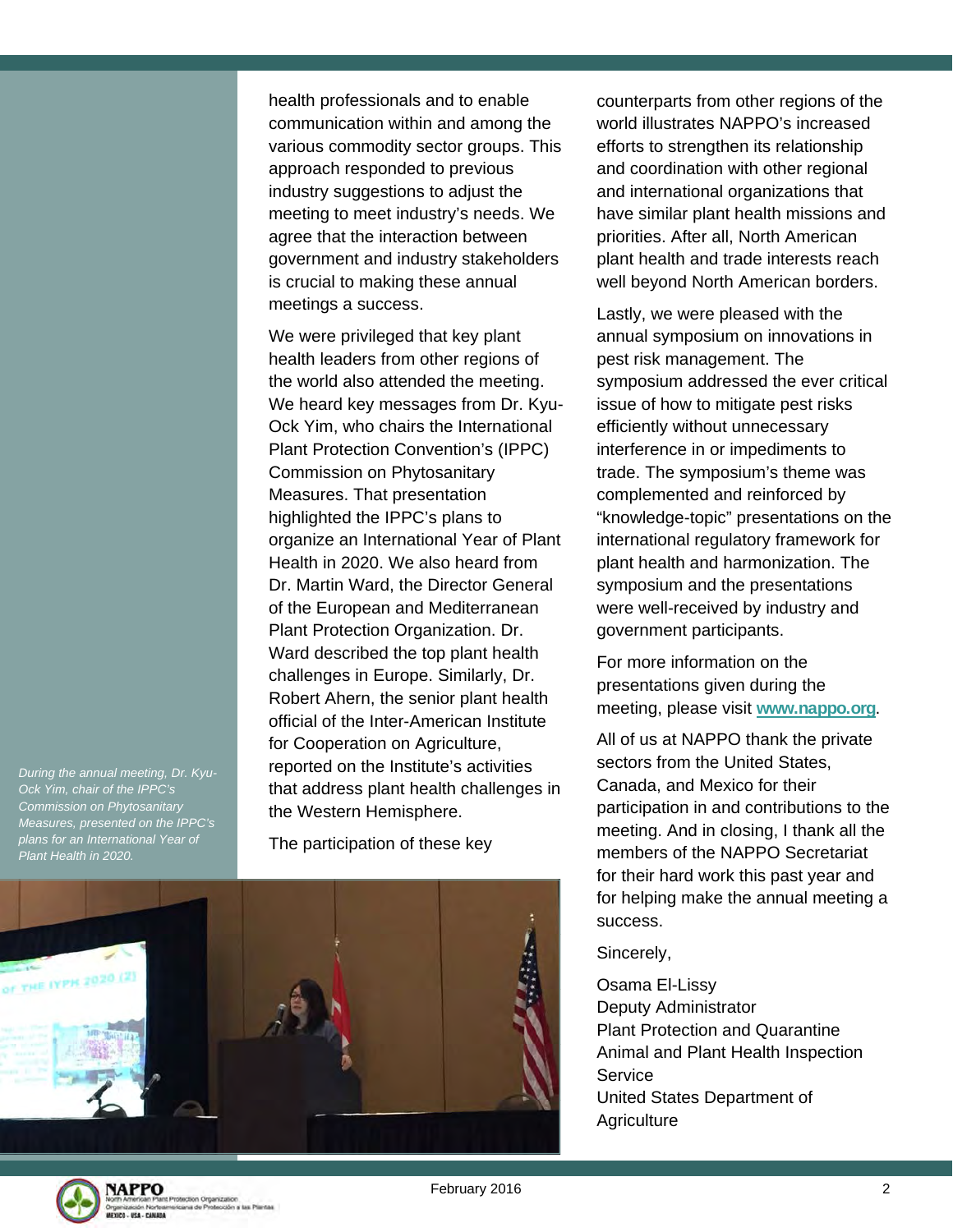# **NAPPO Executive Committee Convened During Annual**

This is the third of three meetings the NAPPO Executive Committee (EC) holds every year. Upcoming changes to the membership of the Executive Committee were noted with the announcement that Mr. Greg Wolff would be moving to the Office of the Privy Council on November 16th and the expectation that Ms. Marie-Claude Forest will take over as EC member for Canada. This has since been confirmed.

Discussions were initiated on the preparation of a new Strategic Plan for NAPPO (2016-2020). Preliminary agreement was reached regarding the 2016 NAPPO Work Program. Ongoing 2015 projects were approved for carry-over into 2016 and a process was set up to achieve final selection of projects by the end of January 2016. In addition, the EC approved the 2016 NAPPO budget, strategized relationships with other RPPOs, and discussed finalizing the NAPPO relocation to Raleigh, NC, US. NAPPO Industry Advisory Group (IAG) members from the United States, Mexico, and Canada also participated in portions of the EC meeting.

The EC also approved revised standards and other NAPPO documents finalized in time for the Annual Meeting.

#### **The following RSPMs and NAPPO documents were approved by the EC:**

- RSPM 18 *(revised), Guidelines for Phytosanitary Action Following Detection of Plum Pox Virus*
- RSPM 26 *(revised), Certification of commercial arthropod biological control agents or non-*Apis *pollinators moving into NAPPO member countries*
- RSPM 33 *(revised), Guidelines for regulating the movement of vessels from areas infested with the Asian gypsy moth*
- New, NAPPO Emerging pest template
- New ST 06, *Citrus Leprosis Virus report*
- New DD 04, *Wooden and bamboo commodities intended for indoor and outdoor use*
- New DD 05, *Management of Huanglongbing and its Vector, the Asian Citrus Psyllid,* Diaphorina citri

The NAPPO Executive Committee meets at least three times a year. Their next meeting is scheduled for February 2016 to develop the new NAPPO Strategic Plan 2016-2020 with the support of the Industry Advisory Group and Working Group members.

*NAPPO Executive Committee members Osama El-Lissy (United States), Greg Wolff (Canada), and Francisco Javier Trujillo Arriaga (Mexico).* 



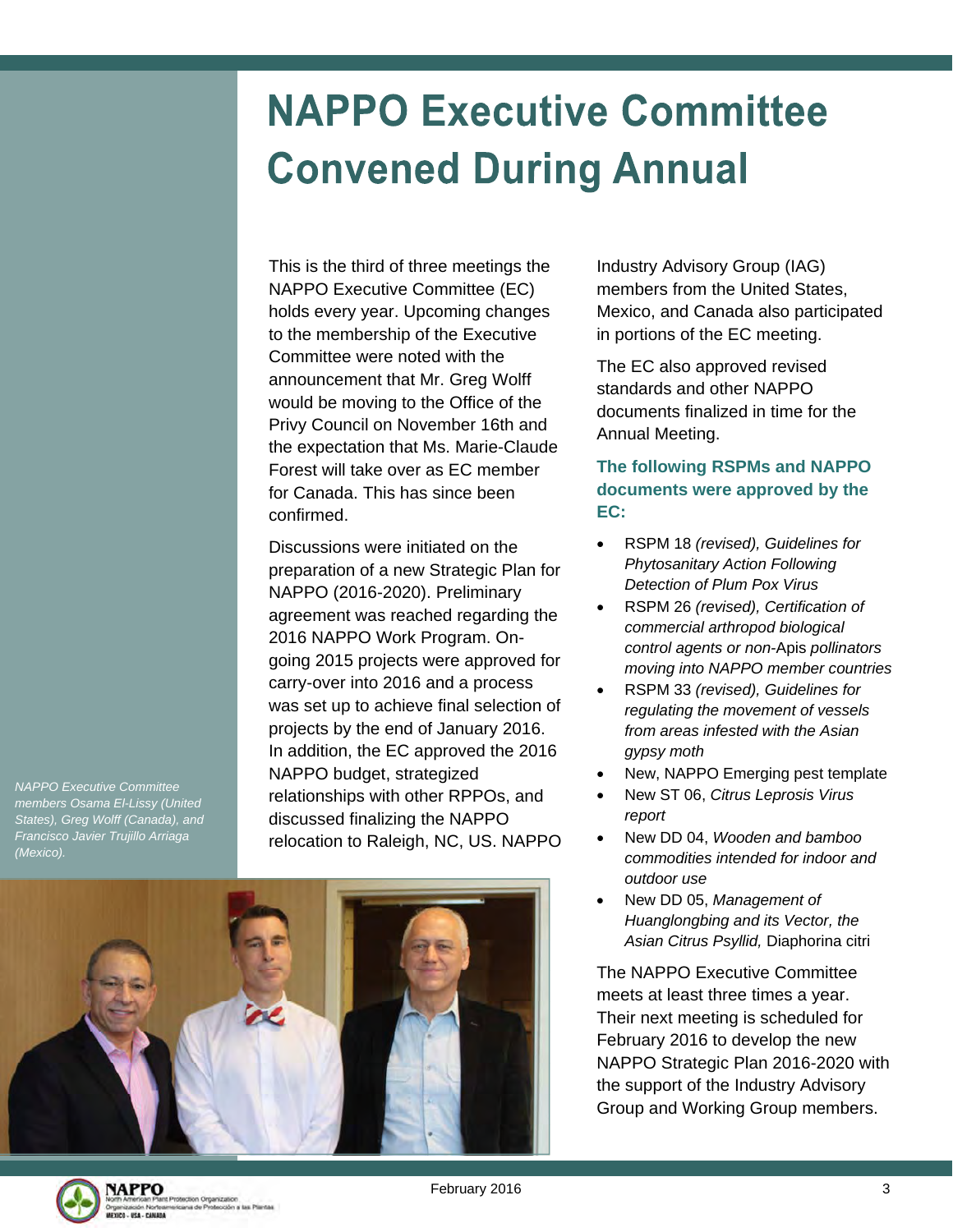## **Symposium on Innovations in Pest Risk Management** at the 39th NAPPO Annual Meeting

Throughout 2015, the NAPPO symposium steering committee (R. deVries and C. Marasas from APHIS-PPQ, M. Wood from CFIA, and A. L. Montealegre from SENASICA) worked closely with the NAPPO Executive Director in putting together an excellent symposium for the 39th NAPPO Annual Meeting. The symposium topic—Innovations in Pest Risk Management—was chosen by the host country for its relevance to NAPPO's plant protection mission and objectives, and because it highlighted the adoption in 2014 of RSPM 40, Principles of Pest Risk Management for the Import of Commodities, the first conceptual standard on pest risk management in the world.

The event was extremely well received by NAPPO stakeholders—attendance at the morning session was about 75, while the afternoon session had about 60 attendees. Symposium presentations were grouped into three sessions: Foundational Lectures, Case Studies by Country, and Thinking Outside of the Box. NAPPO was fortunate to have Dr. Yim, Chairperson for the International Plant Protection Convention Commission on Phytosanitary Measures (IPPC-CPM), introducing the symposium topic and highlighting the relevance of Pest Risk Management to the IPPC.



Four foundational lectures set the stage for discussion and input by participants. Dr. Yoe, Professor in Economics at Notre Dame of Maryland University in Baltimore, MD was the keynote speaker. His presentation was titled Risk Management: The latest, the greatest and the most interesting innovations and approaches from other fields—what can we learn for plant protection? Dr. Yoe was followed by a presentation on the critical role played by the WTOs Agreement on the Application of Sanitary and Phytosanitary Measures (SPS Agreement) in the technically justified application of risk management measures to protect human, animal, and plant life and health. The third lecture focused on the contents and usefulness of RSPM 40 in safeguarding plant health and promoting safe trade in plants and plant products both within and outside of North America. Dr. Burgman, Managing Director of the Centre of

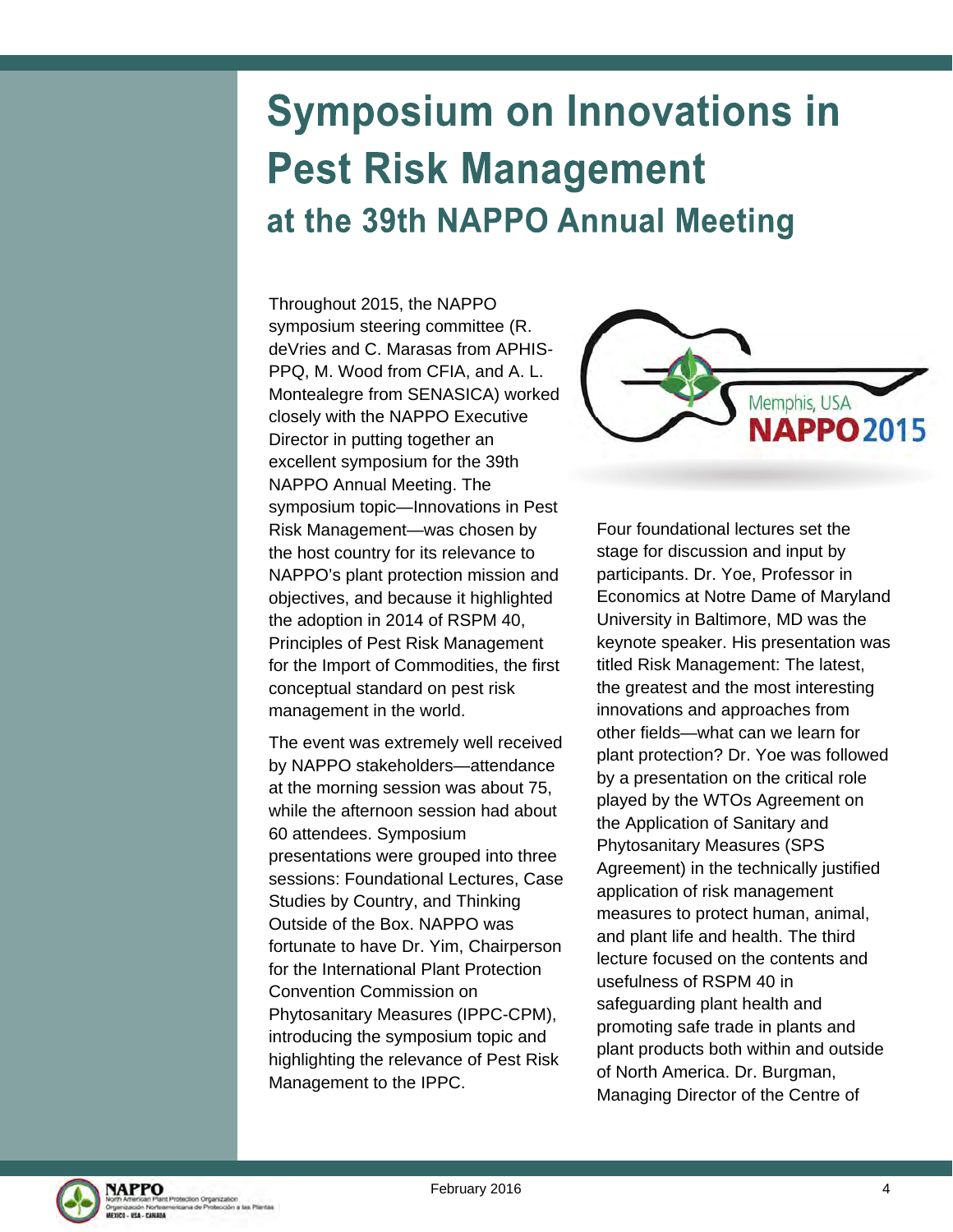Excellence for Biosecurity Risk Analysis at the University of Melbourne in Australia, presented the last lecture, which connected pest risk management to economic impact models.

In the second session, the three NAPPO member countries delivered combined presentations—by representatives of industry and government—highlighting a particularly successful risk management strategy from their countries. Mexico spoke of their pioneering work on the use of irradiation as a phytosanitary measure for safe trade of fruits and vegetables for consumption and Canada presented on the extremely successful Canadian Heat Treatment Wood Products Certification Program, while the United States presented on their National Clean Plant Network (NCPN)

and some of the advances made by the NCPN on important commodities such as grapes and berries.

The third session had four speakers that brought additional innovative ideas on how to think about pest risk management, including what can be learned from the way precision agriculture functions in the 21st century, to developing and enacting new initiatives to implement pest risk management options. The symposium incorporated an activity highlighting risk-based sampling as a defendable and transparent way of implementing the most used phytosanitary measure in plant health—inspection.

The NAPPO Secretariat would like to take this opportunity to thank all the excellent speakers for their role in making this symposium such a success.

# **The Regional Plant Protection Organizations Meet in Memphis**



Representatives from the Regional Plant Protection Organizations (RPPOs) met for the annual Technical Consultation in Memphis, TN, US, from November 2-6, 2015, immediately following the NAPPO Annual Meeting. Topics discussed included an update on international ePhyto work, information exchange among RPPOs, supporting the Caribbean region, ISPM 15 implementation and RPPOs roles and functions.



*From left to right: back row - Mekki Chouibani (NEPPO), Peter Neimanis (Australia), Steve Côté (Canada), Martin Ward (EPPO), Rebecca Lee (NAPPO), Lourdes Fonalleras (IICA), Sarah Brunel (IPPC), Camilo Beltrán (CAN); front row - Jean Gérard Mezui M'ella (IAPSC), Josua Wainqolo (PPPC), Yongfan Piao (APPPC), Kyu-Ock Yim (IPPC), Ana Peralta (IPPC), Jinyuan Xia (IPPC), Efraín Medina* 

*(OIRSA), Marco Alencar (COSAVE); sitting - Stephanie Bloem (NAPPO), Pati Abad (United States), Isabel Díaz (Mexico).* 

February 2016 **5**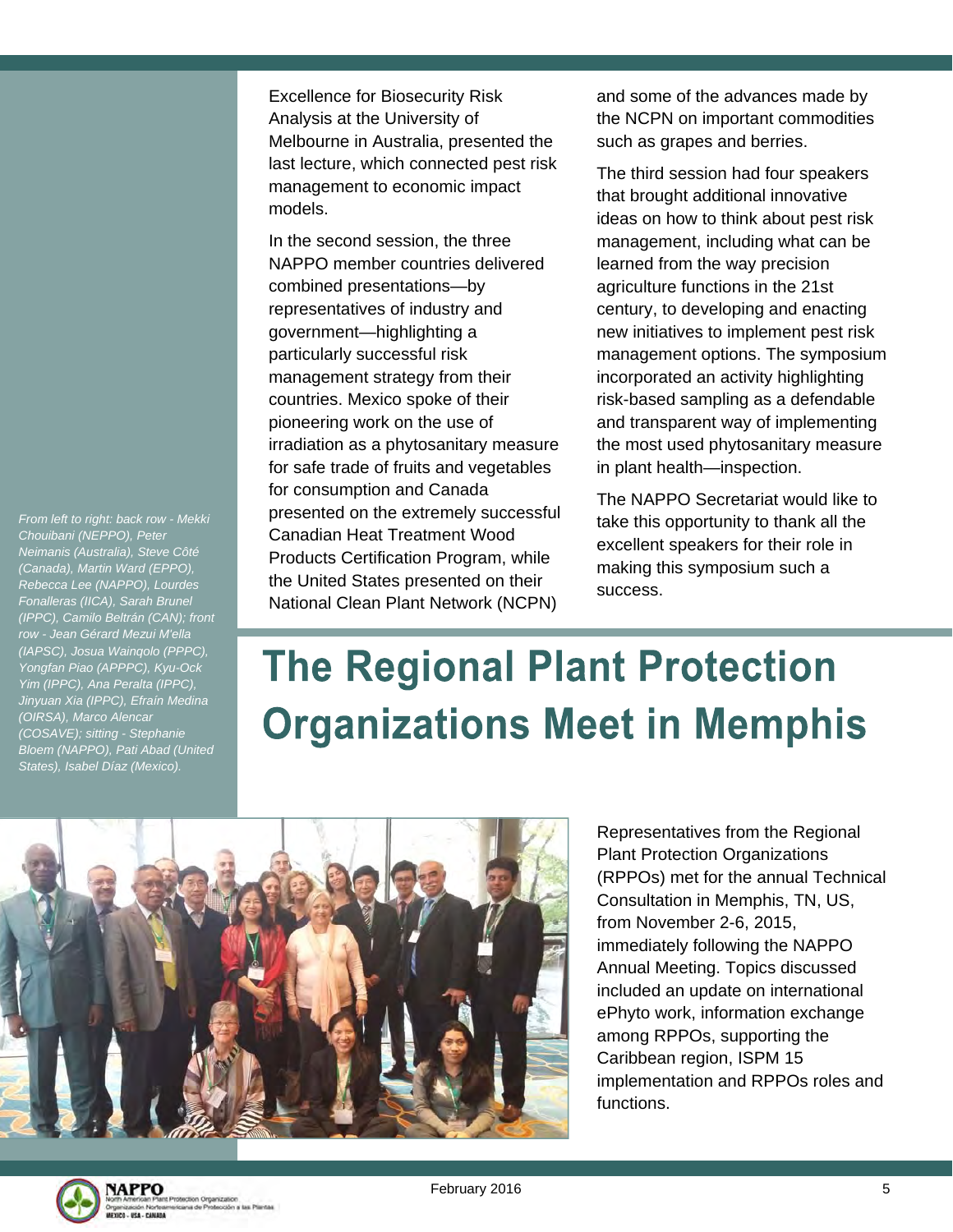### **2015 NAPPO Executive**

The NAPPO Executive Chairperson Award is presented each year to individuals whose service has resulted in significant contributions to further the NAPPO mission.

As chair of the Executive Committee of the North American Plant Protection Organization, Mr. Osama El-Lissy presented this special recognition at the 2015 NAPPO Annual Meeting to five individuals who have given their time and talents to support NAPPO and have contributed to the success of complex and significant projects. They are highlighted below in no particular order.

#### **Dr. Eric Allen, from Victoria, British Columbia, Canada**

Dr. Allen serves on the NAPPO ISPM 15 and Systems Approach expert groups. He was the lead author for the NAPPO S&T document "Review of heat treatment of wood and wood packaging," and also conducted some research needed to support this document. This document provides guidance to NPPOs in the use of heat treatment as a phytosanitary measure.

Eric is the chair of the IPPC International Forestry Quarantine Research Group and he also serves on the International Plant Protection Convention (IPPC) technical panel for forestry quarantine. Eric's scientific expertise has offered valuable insights to both the NAPPO and IPPC. In a publication he authored for the Canadian Forest Service called "Exotic insect interceptions from wooden

dunnage and packing material," nontraditional pathways were identified for the movement of live wood-boring insects. This outcome resulted in Canadian plant protection officials working with their counterparts from the United States and Mexico to harmonize regulations that support ISPM 15.

Eric's solid work ethic and the steadfast, patient way in which he gets his work done is highly valued by all of his colleagues.

### **Dr. Alain Boucher, New Brunswick, Canada**

Dr. Boucher has been working on potatoes for 35 years, since the summer of 1980 when he started this work as part of a specialized potato farming unit. He has worked on NAPPO potato projects for at least 15 years. Currently he serves as chair of the NAPPO Potato Expert Group (EG).

With Alain's leadership, this EG finalized a NAPPO S&T document on potato sprout inhibitors and worked on the alignment of RSPM 3, the NAPPO standard on potatoes, with the international standard, ISPM 33, on micropropagative material and minitubers.

Alain has been with the Canadian Food Inspection Agency since 1997. He began as a program biologist with Seed Potato and Plant Protection, expanded his experience in various assignments from 2001 to 2010, and was Acting Director of both the Ontario

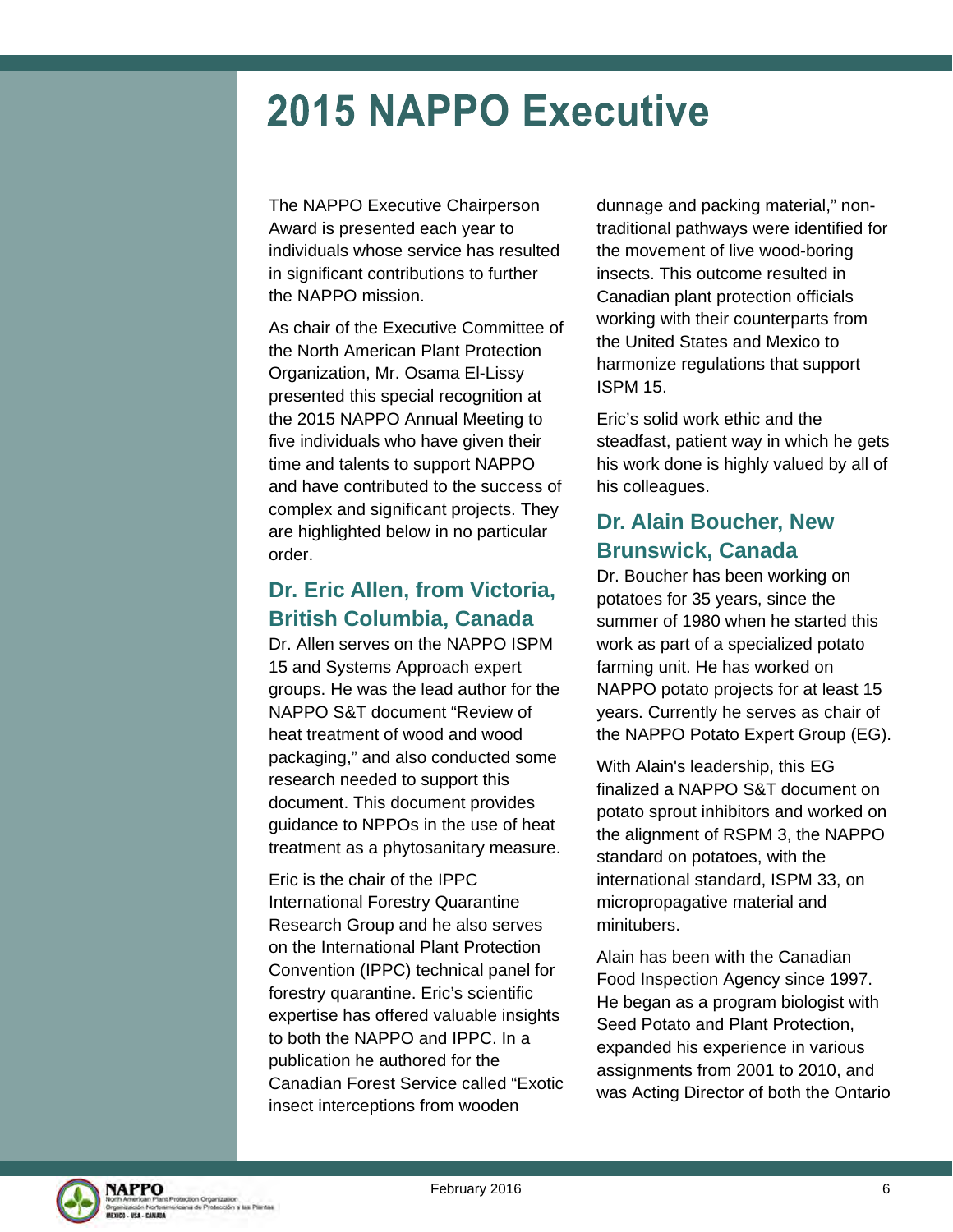and Atlantic Plant Products Program Networks. Since 2010, Alain has been the CFIA National Manager, Potato Section.

Alain has shown the highest level of diplomacy navigating the perils associated with this complex commodity, and his patience has paid off over the years.

### **Dr. Robert Krueger, from Riverside, CA, US**

Dr. Krueger has served on the NAPPO Citrus Panel, now the Citrus Expert Group, since 2007. He greatly advanced the work of the EG on the five-year revisions of citrus protocols. Robert actively participates in all the activities and projects that the group undertakes, including providing significant input into the discussion document on the Management of Huanglongbing and its vector, and has lent his talents to the Citrus EG international workshop organization committee for four years.

He works for the United States Department of Agriculture, Agricultural Research Service, as a Horticulturist for the National Clonal Germplasm Repository for Citrus and Dates and has also made vast contributions to his field through his many publications, speaking engagements, and participation in outreach activities.

#### **Ms. Ana Lilia Montealegre Lara, from Mexico City, Mexico**

Ms. Montealegre is a biologist and has worked for SENASICA in Mexico for more than 20 years. She is currently the Head of the Department of International Plant Protection Organizations at SENASICA. She is

also a member of the IPPC Standards Committee, representing the Latin American and Caribbean Countries.

Ana Lilia is the Mexican representative on the NAPPO Working Group (WG) and the Phytosanitary Alert Systems Expert Group. In the past, Ana Lilia was also active in the NAPPO Transit and Standards Panels.

We are grateful to Ana Lilia for her reliable and steady presence on the NAPPO WG. She has always been friendly, accessible, and responsive in the process of negotiating and addressing NAPPO standards and issues. Mexico can take great pride in the work that Ana Lilia has done in representing Mexico's interests and positions in NAPPO, and always doing this in a constructive and positive fashion.

#### **Dr. Christina Devorshak, from Raleigh, NC, US**

After completing her Ph.D. in Entomology, Dr. Devorshak took a position as an Associate Professional Officer working in the Secretariat of the IPPC, where she participated in a wide range of activities dealing with international harmonization of phytosanitary measures.

Christina joined USDA-APHIS-PPQ in 2004 as a Risk Analyst and head of the International and Regional Standards Review Team. Collaborating with the North Carolina State University Departments of Plant Pathology and Entomology, Christina developed a course and minor on regulatory plant protection. Christina currently provides expertise on commodity pest risk assessments for imports and exports.

In NAPPO, Christina served as a

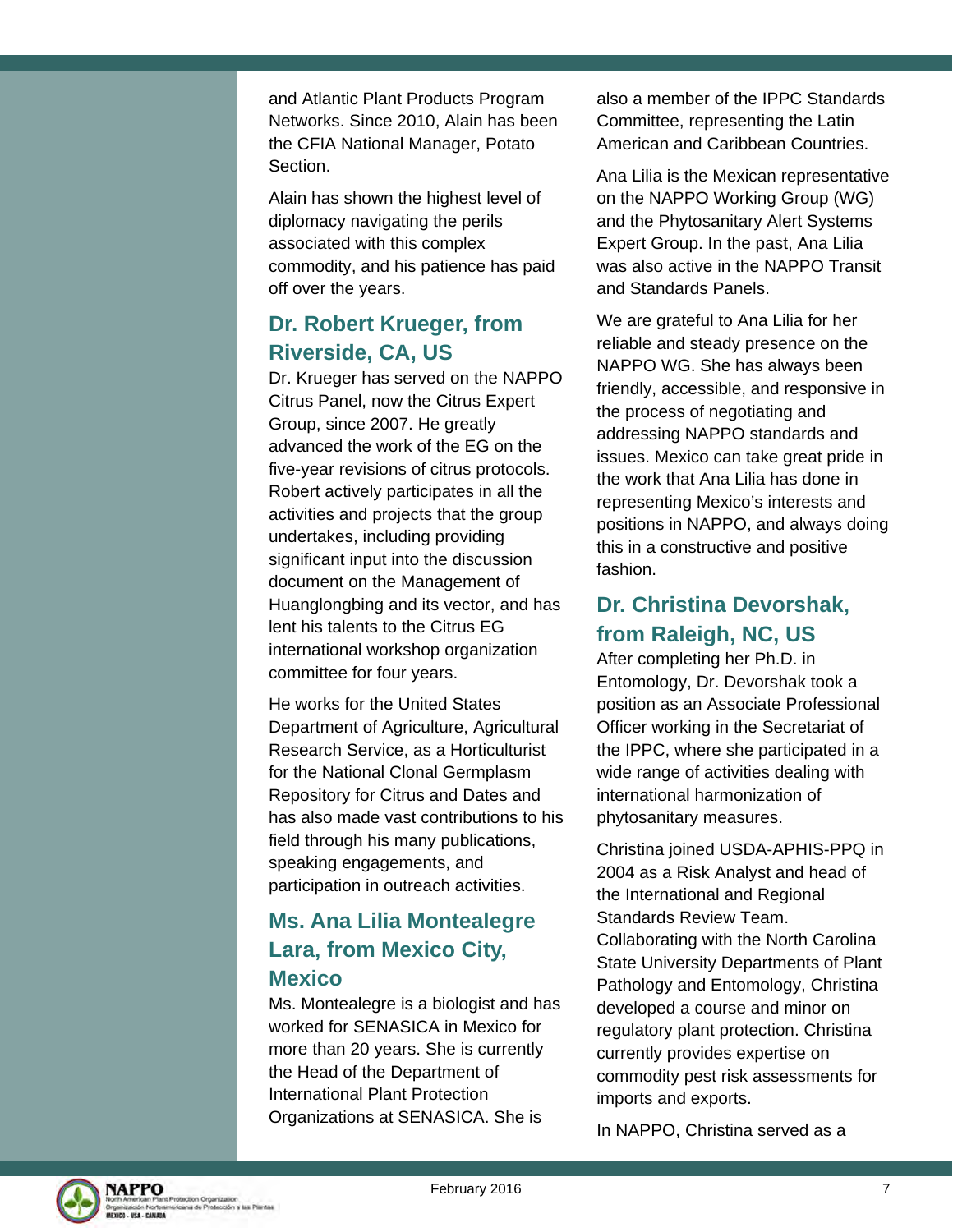member of the panel that drafted RSPM 40, "Principles of Pest Risk Management for the Import of Commodities." During her tenure from 2012 to 2014 as the U.S. NAPPO Working Group member, Christina championed the effort that produced the 2013-2015 NAPPO Strategic Plan. This plan was ground-breaking in that it moved NAPPO from a panel-based

to a project-driven work program. And in 2014, Christina served for four months as Acting Executive Director of NAPPO, providing the NAPPO Secretariat with strong leadership during the transition to the next permanent Executive Director.

On behalf of the North American Plant Protection Organization thanks to all five for their dedication and leadership!

### **Technical Note**

# **Ecological Networks in Stored Grain: Key Postharvest Nodes** for Emerging Pests, Pathogens,

Understanding the structure and dynamics of stored grain networks provides insights into which locations are likely to be important for the spread of pests, pathogens and other contaminants. A new analysis by **Hernandez Nopsa and colleagues**, published in the journal BioScience, shows how network analysis can be used to inform strategies for sampling, mitigation, and ongoing Integrated Pest Management (IPM).

Railways distribute the majority of stored wheat in the United States, from local rail-loading elevators to larger regional elevators and ultimately to sites for processing or export. Stored grain offers a unique environment for insect pests and pathogens, including pathogens that produce mycotoxins. These unwanted passengers can move with wheat by

rail among regions separated by thousands of kilometers, potentially spreading new problems in new areas.

Hernandez Nopsa and colleagues used network models to evaluate the structure of wheat rail transport systems in the United States and Queensland, Australia. They identify locations that are key for sampling and mitigating movement of insect pests, pathogens, and mycotoxins. Understanding of pest and pathogen movement can be especially important when there are quarantines against the movement of particular species, or when pesticide-resistant insects invade new areas and make management more difficult. Management can be prioritized at locations that are important for linking different parts of the system together.

This study shows that U.S. states such

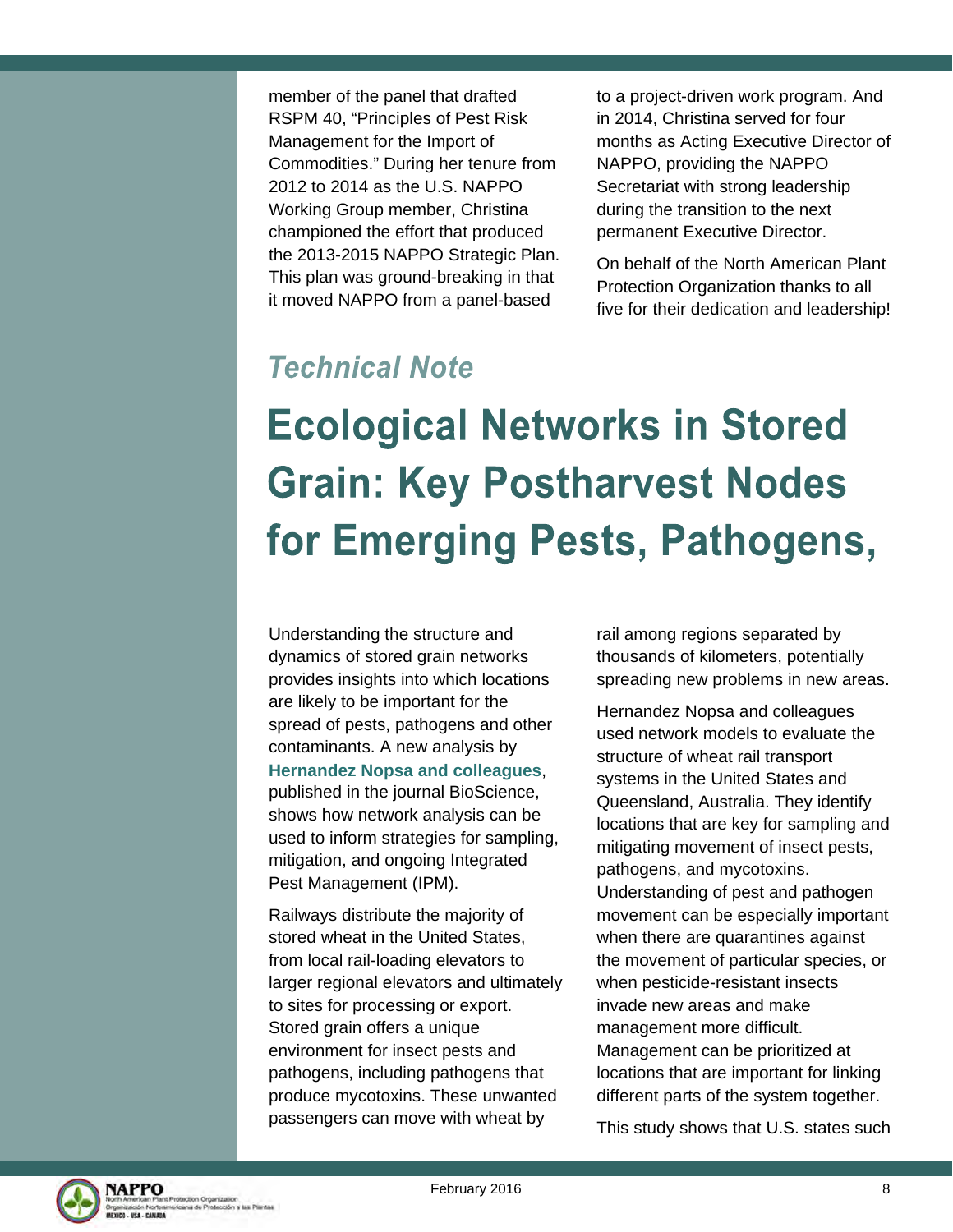as North Dakota, Illinois, Kansas, and Nebraska networks as hubs that link directly to many other states. These four states also have important roles as bridges linking separate parts of the country, as do Colorado and Idaho. Their roles in rail networks also make these states important locations for sampling and early detection of pests and pathogens.

The U.S. and Australian systems differ in their structures. The central U.S. is a major wheat-producing area, and wheat can move in multiple directions toward processing centers or ports for export. In Australia, wheat production tends to move more directly toward the coast for export, and as a result, the central region is less complex and potentially easier to manage for pests.

This study illustrates how network analysis can be applied to identify key locations for management and control of emergent and re-emergent pests and pathogens. In the new Institute for Sustainable Food Systems and the Plant Pathology Department at the University of Florida, the Garrett Lab is developing a framework to apply this management prioritization approach to other postharvest networks, seed systems, and field production systems.

The original paper "Ecological Networks in Stored Grain: Key Postharvest Nodes for Emerging Pests, Pathogens, and Mycotoxins" is available open access at the following link:

**bioscience.oxfordjournals.org/ content/65/10/985.full.pdf+html** 

### **News from the International**

The 2nd edition of International Plant Protection Convention (IPPC) Photo Contest, titled "The Shocking Impacts of Pests," has been launched.



All information is now available on the Phytosanitary Resources website, **http://www.phytosanitary.info/2016 ippc-photo-contest-shockingimpacts-pests**, as well as on the IPPC website, **https://www.ippc.int/en/ calls/2016-ippc-photo-contest-theshocking-impacts-of-pests-call-forsubmissions/**, and on the IPPC Facebook, Twitter, and LinkedIn accounts.

Feel free to share this around!

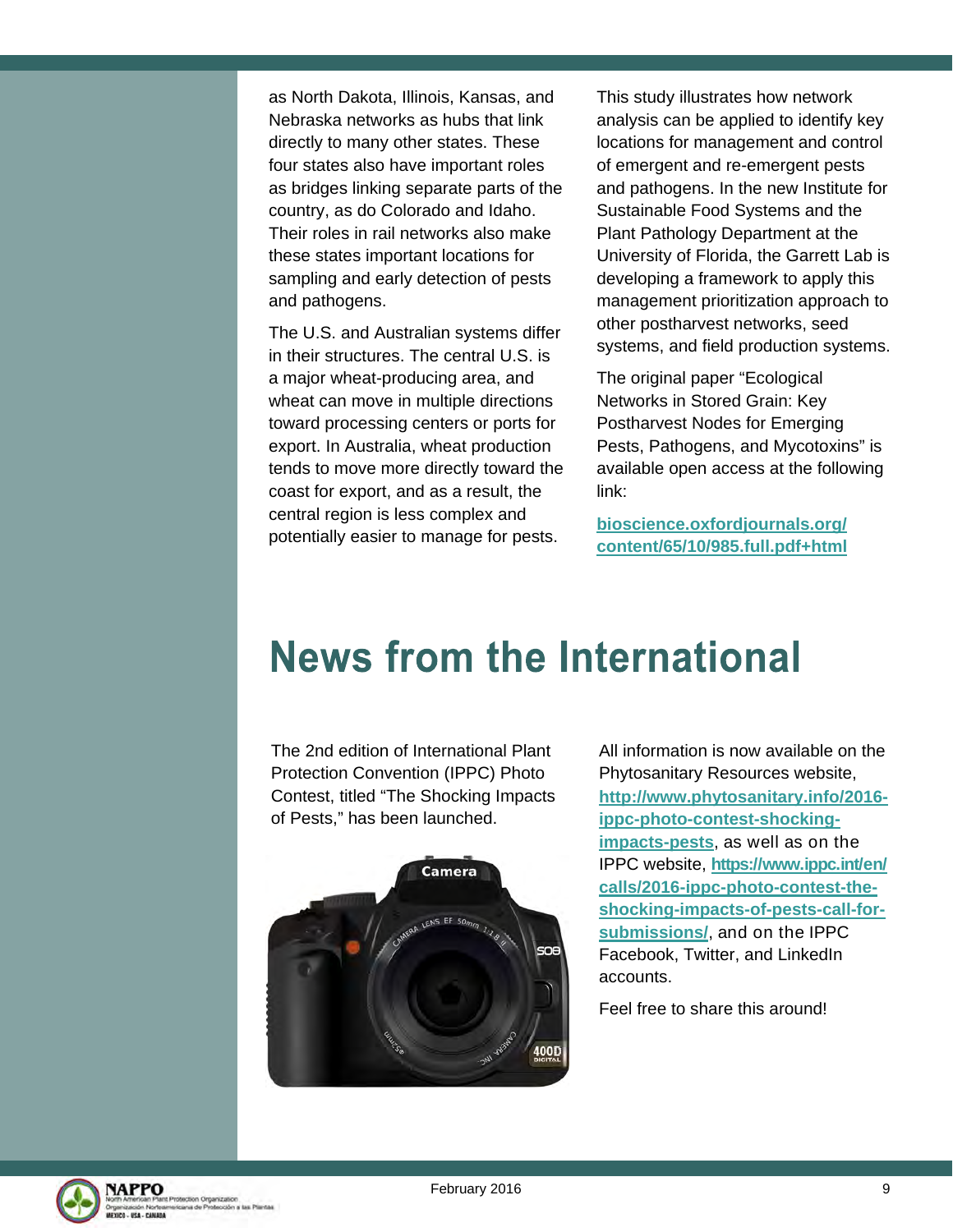



**Marie-Claude Forest** obtained her BSc. in Agriculture Sciences at the MacDonald College Campus of McGill University. Before joining the Canadian federal government, she worked at the private, municipal and provincial level, always in the area of agriculture production and plant protection. She joined Agriculture Canada, Food Production and Inspection Branch, now the Canadian Food Inspection Agency, in 1991 starting as a junior program officer and worked her way up in the Plant Health

Program to her current position as the International Standards Adviser and National Manager, International Phytosanitary Standards Section in the Plant Protection Division. She is also the official IPPC Contact Point for Canada. She has been actively involved in NAPPO and IPPC activities as a member of the NAPPO Working Group and of the IPPC Standards Committee. Since October 2015, she represents Canada on the NAPPO Executive Committee.



mind that Katharine addresses the challenges of her job. Katharine has joined the NAPPO team as Canadian member of the Working Group with great enthusiasm and is eager to learn more about the international facets of plant protection and trade.



**Patricia Abad** is the new USDA/ APHIS/PPQ Technical Director for NAPPO, and new NAPPO Working Group member, representing the US. She has over 13 years of professional experience on international, trade policy, and sanitary and phytosanitary (SPS) issues. She previously served for 7 years as an International Trade Specialist with APHIS/International Services (IS) Trade Support Team (TST) in Washington, DC, as the lead for several Western Hemisphere countries and provisionally on

Australia and New Zealand. While in TST, she coordinated on SPS policy/ trade issues with other APHIS and inter-agency counterparts; briefed executive-level officials; served on USAG delegations negotiating in Consultative Committees of Agriculture, Free Trade Agreement SPS Committee meetings, and bilateral meetings; and served as APHIS' lead for WTO notifications.

From June-August 2015, Ms. Abad served on a detail as the Acting Confidential Assistant for USDA